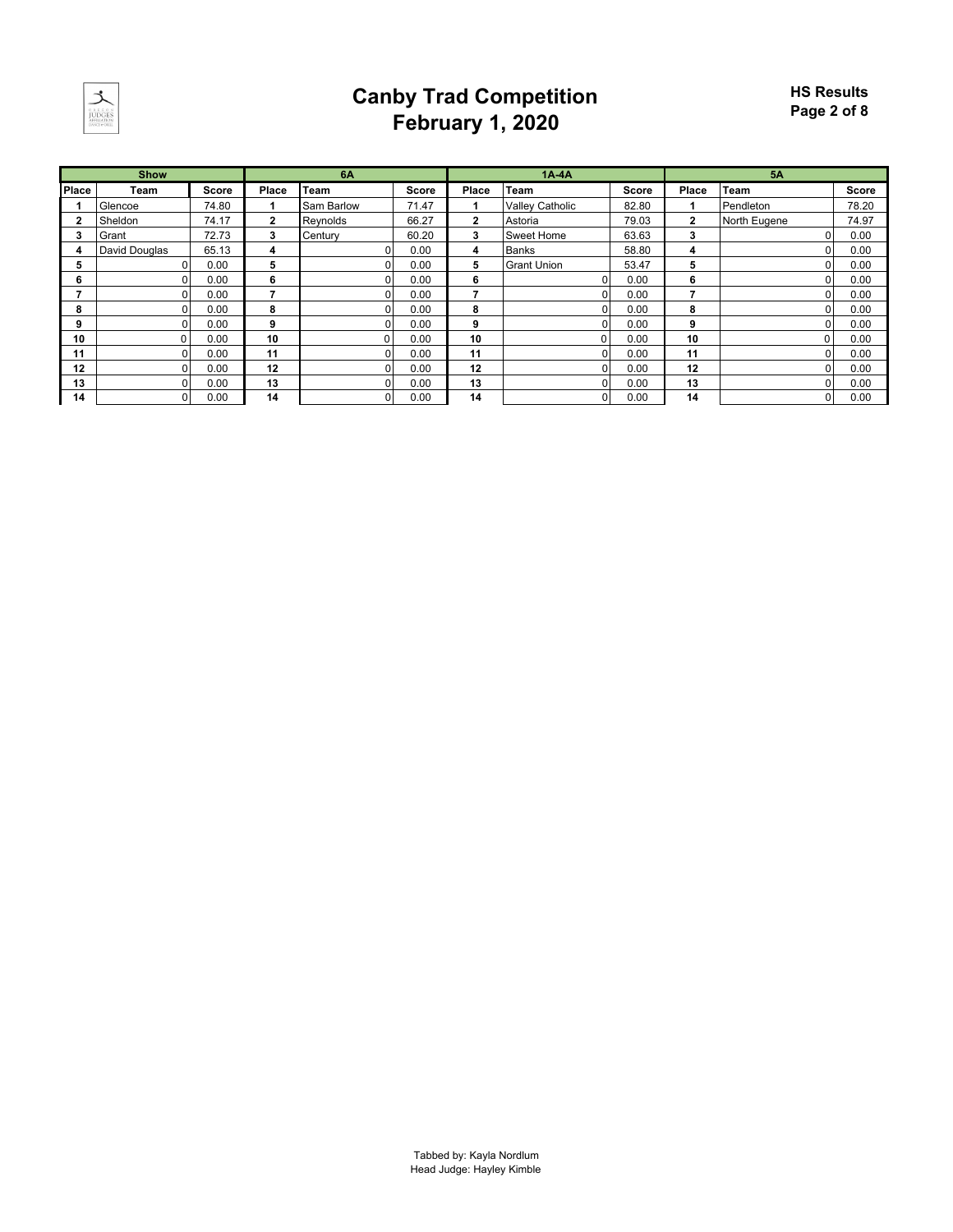### **Philomath**

|                         | <b>Middle School</b> |              |                         | $1A-4A$          |              |                         | <b>5A</b>             |              |  |  |
|-------------------------|----------------------|--------------|-------------------------|------------------|--------------|-------------------------|-----------------------|--------------|--|--|
| <b>Place Team</b>       |                      | <b>Score</b> | <b>Place</b>            | <b>Team</b>      | <b>Score</b> | <b>Place</b>            | <b>Team</b>           | <b>Score</b> |  |  |
| $\mathbf 1$             | <b>Sweet Home</b>    | 62.13        | 1                       | Stayton          | 85.07        | 1                       | Milwaukie             | 76.20        |  |  |
| $\overline{\mathbf{2}}$ |                      |              | $\overline{\mathbf{2}}$ | Philomath        | 77.70        | $\overline{\mathbf{2}}$ |                       |              |  |  |
| $\overline{\mathbf{3}}$ |                      |              | 3                       |                  |              | $\overline{\mathbf{3}}$ |                       |              |  |  |
| $\overline{\mathbf{4}}$ |                      |              | $\overline{\mathbf{4}}$ |                  |              | $\overline{\mathbf{4}}$ |                       |              |  |  |
| $5\phantom{1}$          |                      |              | 5                       |                  |              | 5                       |                       |              |  |  |
| $\boldsymbol{6}$        |                      |              | 6                       |                  |              | $6\phantom{a}$          |                       |              |  |  |
| $\overline{7}$          |                      |              | $\overline{7}$          |                  |              | $\overline{7}$          |                       |              |  |  |
| 8                       |                      |              | 8                       |                  |              | 8                       |                       |              |  |  |
| $\boldsymbol{9}$        |                      |              | $\mathbf{9}$            |                  |              | $\mathbf{9}$            |                       |              |  |  |
| 10                      |                      |              | 10                      |                  |              | 10                      |                       |              |  |  |
| 11                      |                      |              | 11                      |                  |              | 11                      |                       |              |  |  |
| 12                      |                      |              | 12                      |                  |              | 12                      |                       |              |  |  |
| 13                      |                      |              | 13                      |                  |              | 13                      |                       |              |  |  |
| 14                      |                      |              | 14                      |                  |              | 14                      |                       |              |  |  |
|                         |                      |              |                         |                  |              |                         |                       |              |  |  |
|                         | 6A                   |              |                         | <b>Show</b>      |              |                         | Div <sub>6</sub>      |              |  |  |
|                         | Place Team           | <b>Score</b> | <b>Place</b>            | <b>Team</b>      | <b>Score</b> |                         |                       |              |  |  |
| 1                       | Centennial           | 75.23        | 1                       | Clackamas        | 86.03        |                         | <b>Costume Winner</b> | Stayton      |  |  |
| $\mathbf 2$             |                      |              | $\overline{\mathbf{2}}$ | <b>West Linn</b> | 76.00        |                         | <b>Grand Champion</b> | Clackamas    |  |  |
| $\overline{\mathbf{3}}$ |                      |              | 3                       | Parkrose         | 74.93        |                         |                       |              |  |  |
| $\overline{\mathbf{4}}$ |                      |              | $\overline{\mathbf{4}}$ |                  |              |                         |                       |              |  |  |
| 5                       |                      |              | 5                       |                  |              |                         |                       |              |  |  |
| $6\phantom{1}6$         |                      |              | 6                       |                  |              |                         |                       |              |  |  |
| $\overline{7}$          |                      |              | $\overline{7}$          |                  |              |                         |                       |              |  |  |
| ${\bf 8}$               |                      |              | 8                       |                  |              |                         |                       |              |  |  |
| $\boldsymbol{9}$        |                      |              | $\mathbf{9}$            |                  |              |                         |                       |              |  |  |
| 10                      |                      |              | 10                      |                  |              |                         |                       |              |  |  |
| 11                      |                      |              | 11                      |                  |              |                         |                       |              |  |  |
| 12                      |                      |              | 12                      |                  |              |                         |                       |              |  |  |
| 13<br>14                |                      |              | 13<br>14                |                  |              |                         |                       |              |  |  |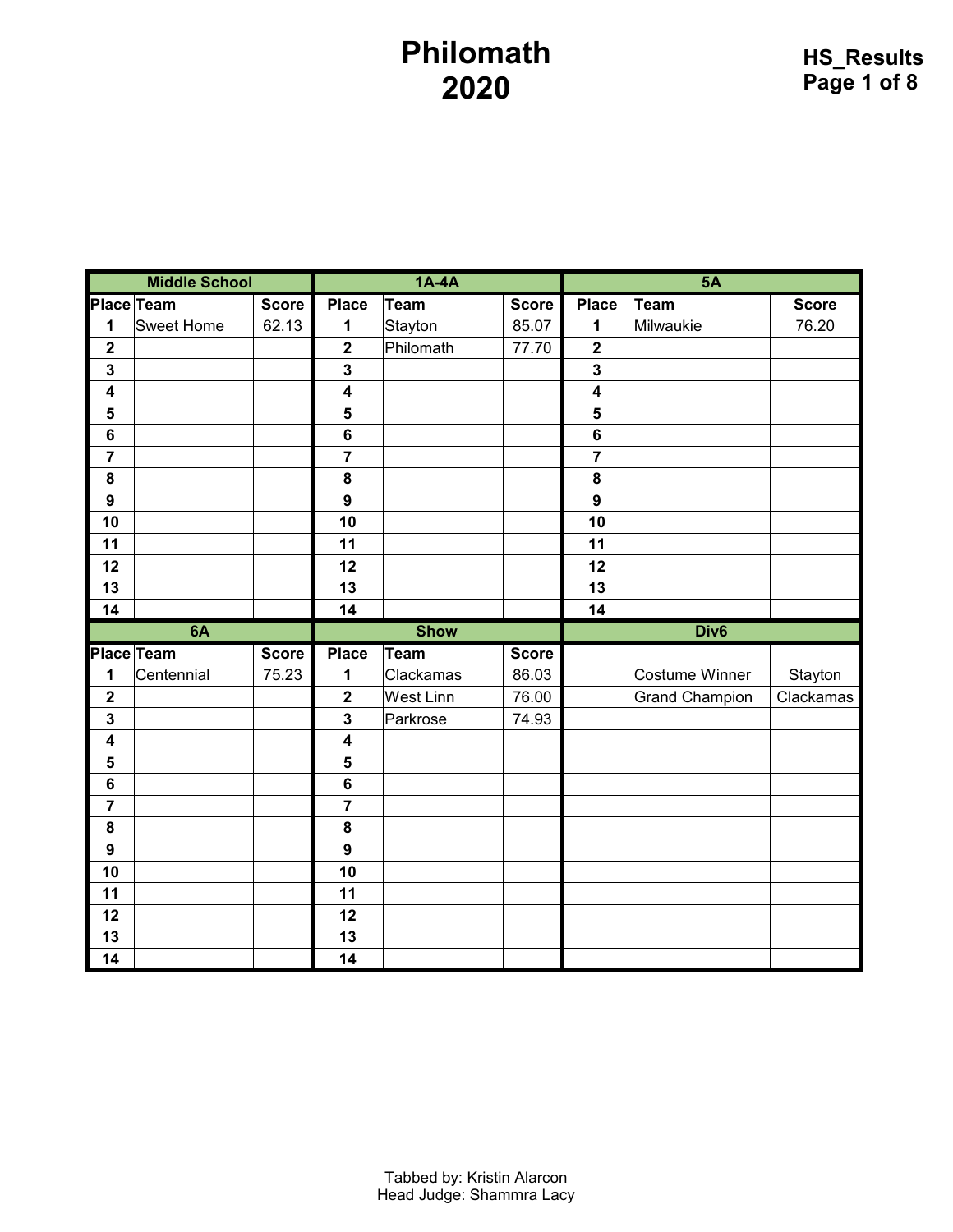

# **Stayton 2/8/2020**

### **Results Page 1 of 1**

|                 | 6A                  |              |              | <b>Show</b>       |              |              | $1 - 4A$               |              |
|-----------------|---------------------|--------------|--------------|-------------------|--------------|--------------|------------------------|--------------|
|                 | Place Team          | <b>Score</b> | <b>Place</b> | <b>Team</b>       | <b>Score</b> | <b>Place</b> | <b>Team</b>            | <b>Score</b> |
|                 | Liberty             | 65.03        |              | Sheldon           | 75.37        |              | <b>Valley Catholic</b> | 78.60        |
| $\mathbf{2}$    | Benson              | 59.70        | $\mathbf{2}$ | Sprague           | 71.97        | $\mathbf{2}$ | Philomath              | 73.13        |
| 3               | <b>McNary</b>       | 56.30        | 3            | <b>Rex Putnam</b> | 70.70        | 3            | Gladstone              | 72.70        |
|                 |                     |              |              |                   |              | 4            | Marshfield             | 72.27        |
|                 |                     |              |              |                   |              | 5            | <b>Grant Union</b>     | 57.97        |
|                 | <b>5A</b>           |              |              |                   |              |              |                        |              |
|                 | Place Team          | <b>Score</b> |              |                   |              |              |                        |              |
| 1               | <b>West Albany</b>  | 77.63        |              |                   |              |              |                        |              |
| $\mathbf{2}$    | Milwaukie           | 77.00        |              |                   |              |              |                        |              |
| 3               | Silverton           | 75.10        |              |                   |              |              |                        |              |
| 4               | South Albany        | 74.77        |              |                   |              |              |                        |              |
| $5\phantom{.0}$ | <b>Crook County</b> | 74.30        |              |                   |              |              |                        |              |

**6** Lebanon 73.57 **6** 0.000 **6** 0.000 **6** 0.000 **6** 0.000 **6** 0.000 **6** 0.000 **6** 0.000 **6** 0.000 **6** 0.000 **6** 0.000 **6** 0.000 **6** 0.000 **6** 0.000 **6** 0.000 **6** 0.000 **6** 0.000 **6** 0.000 **6** 0.000 **6** 0.000 **6** 0.000 **6**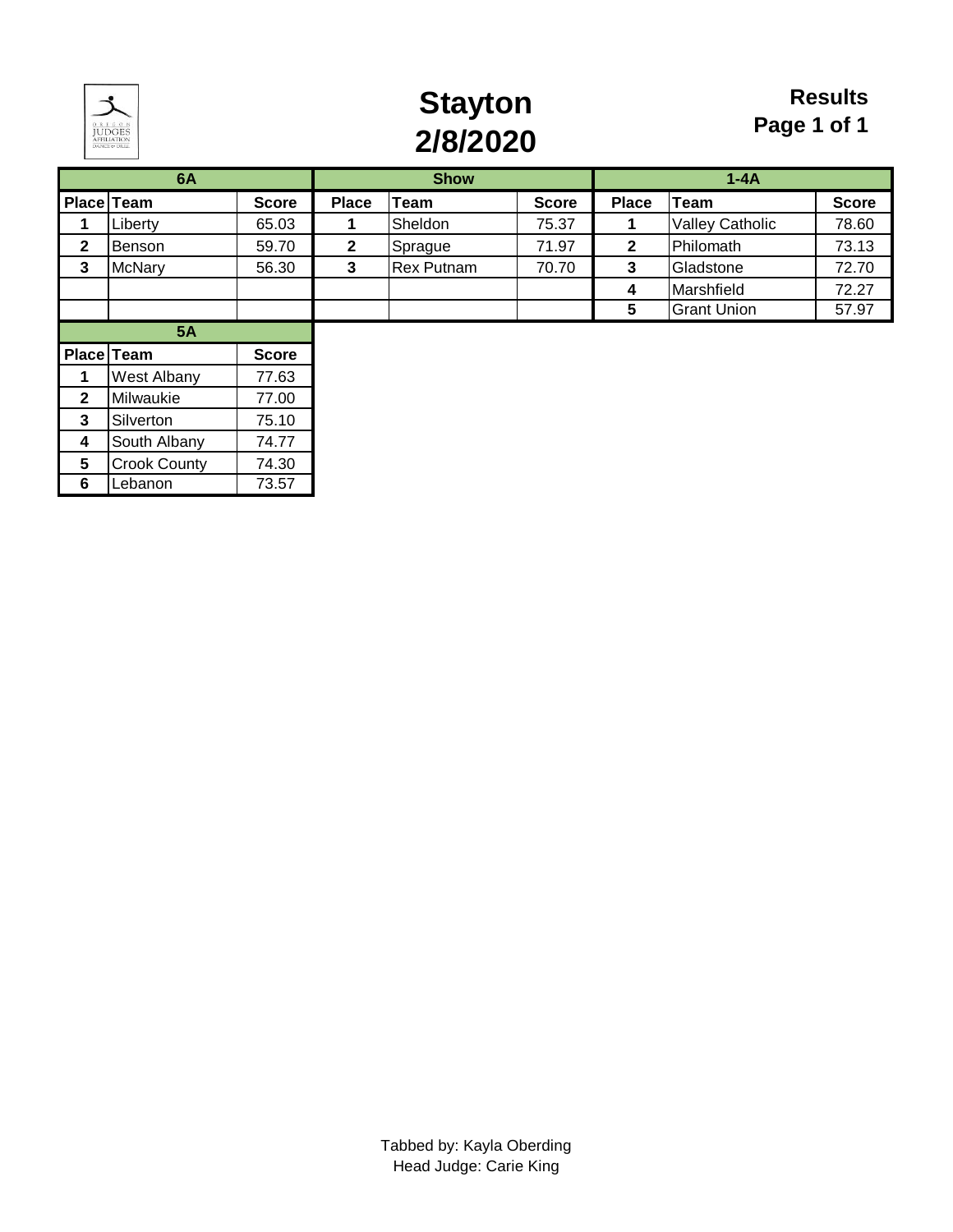

# **Thurston February 15th, 2020**

#### **HS Results Page 1 of 7**

|                         | <b>Middle School Division</b> |              |                         | 1A-2A-3A-4A                 |              |                         | 5A               |              |
|-------------------------|-------------------------------|--------------|-------------------------|-----------------------------|--------------|-------------------------|------------------|--------------|
|                         | Place Team                    | <b>Score</b> | <b>Place</b>            | <b>Team</b>                 | <b>Score</b> | <b>Place</b>            | Team             | <b>Score</b> |
| 1                       | Sweet Home Juni               | 57.23        | 1                       | Marshfield                  | 82.00        | 1                       | North Eugene     | 83.00        |
| $\overline{\mathbf{2}}$ | <b>Thurston Middle S</b>      | 56.00        | $\overline{\mathbf{2}}$ | Sweet Home                  | 68.63        | $\overline{\mathbf{2}}$ | West Albany      | 79.53        |
| 3                       | 0                             | 0.00         | 3                       | 0                           | 0.00         | 3                       | Lebanon          | 79.03        |
| 4                       | 0                             | 0.00         | 4                       | 0                           | 0.00         | 4                       | Thurston         | 71.13        |
| 5                       | 0                             | 0.00         | 5                       | 0                           | 0.00         | 5                       | Willamette       | 69.57        |
| 6                       | 0                             | 0.00         | $\bf 6$                 | 0                           | 0.00         | $6\phantom{1}$          | 0                | 0.00         |
| $\overline{\mathbf{r}}$ | 0                             | 0.00         | $\overline{7}$          | 0                           | 0.00         | $\overline{7}$          | $\Omega$         | 0.00         |
| 8                       | 0                             | 0.00         | 8                       | 0                           | 0.00         | 8                       | 0                | 0.00         |
| $\boldsymbol{9}$        | 0                             | 0.00         | $\boldsymbol{9}$        | $\mathbf 0$                 | 0.00         | $\mathbf{9}$            | 0                | 0.00         |
| 10                      | 0                             | 0.00         | 10                      | 0                           | 0.00         | 10                      | 0                | 0.00         |
| 11                      | 0                             | 0.00         | 11                      | 0                           | 0.00         | 11                      | $\Omega$         | 0.00         |
| 12                      | 0                             | 0.00         | 12                      | $\pmb{0}$                   | 0.00         | 12                      | 0                | 0.00         |
| 13                      | 0                             | 0.00         | 13                      | $\mathbf 0$                 | 0.00         | 13                      | 0                | 0.00         |
| $\overline{14}$         | $\overline{0}$                | 0.00         | $\overline{14}$         | $\overline{0}$              | 0.00         | $\overline{14}$         | $\Omega$         | 0.00         |
|                         | 6A                            |              |                         | Div <sub>5</sub>            |              |                         | Div <sub>6</sub> |              |
|                         | Place Team                    | <b>Score</b> | <b>Place</b>            | <b>Team</b>                 | <b>Score</b> | <b>Place</b>            | <b>Team</b>      | <b>Score</b> |
| 1                       | <b>West Salem</b>             | 66.20        | 1                       | 0                           | 0.00         | 1                       | 0                | 0.00         |
| $\overline{\mathbf{2}}$ | 0                             | 0.00         | $\overline{\mathbf{2}}$ | 0                           | 0.00         | $\overline{\mathbf{2}}$ | $\Omega$         | 0.00         |
| 3                       | 0                             |              |                         |                             |              |                         |                  |              |
|                         |                               | 0.00         | $\mathbf 3$             | $\pmb{0}$                   | 0.00         | $\mathbf{3}$            | 0                | 0.00         |
| 4                       | 0                             | 0.00         | 4                       | 0                           | 0.00         | $\overline{\mathbf{4}}$ | 0                | 0.00         |
| 5                       | 0                             | 0.00         | 5                       | 0                           | 0.00         | 5                       | $\overline{0}$   | 0.00         |
| 6                       | 0                             | 0.00         | 6                       | 0                           | 0.00         | 6                       | 0                | 0.00         |
| $\overline{7}$          | 0                             | 0.00         | $\overline{7}$          | 0                           | 0.00         | $\overline{7}$          | $\Omega$         | 0.00         |
| 8                       | 0                             | 0.00         | $\pmb{8}$               | 0                           | 0.00         | 8                       | $\Omega$         | 0.00         |
| $\boldsymbol{9}$        | 0                             | 0.00         | $\boldsymbol{9}$        | 0                           | 0.00         | $\boldsymbol{9}$        | $\Omega$         | 0.00         |
| 10                      | $\overline{0}$                | 0.00         | 10                      | $\mathsf{O}\xspace$         | 0.00         | 10                      | 0                | 0.00         |
| 11                      | 0                             | 0.00         | 11                      | 0                           | 0.00         | 11                      | 0                | 0.00         |
| 12                      | 0                             | 0.00         | 12                      | 0                           | 0.00         | 12                      | $\Omega$         | 0.00         |
| 13<br>$\overline{14}$   | 0<br>$\Omega$                 | 0.00<br>0.00 | 13<br>$\overline{14}$   | $\pmb{0}$<br>$\overline{0}$ | 0.00<br>0.00 | 13<br>14                | 0<br>0           | 0.00<br>0.00 |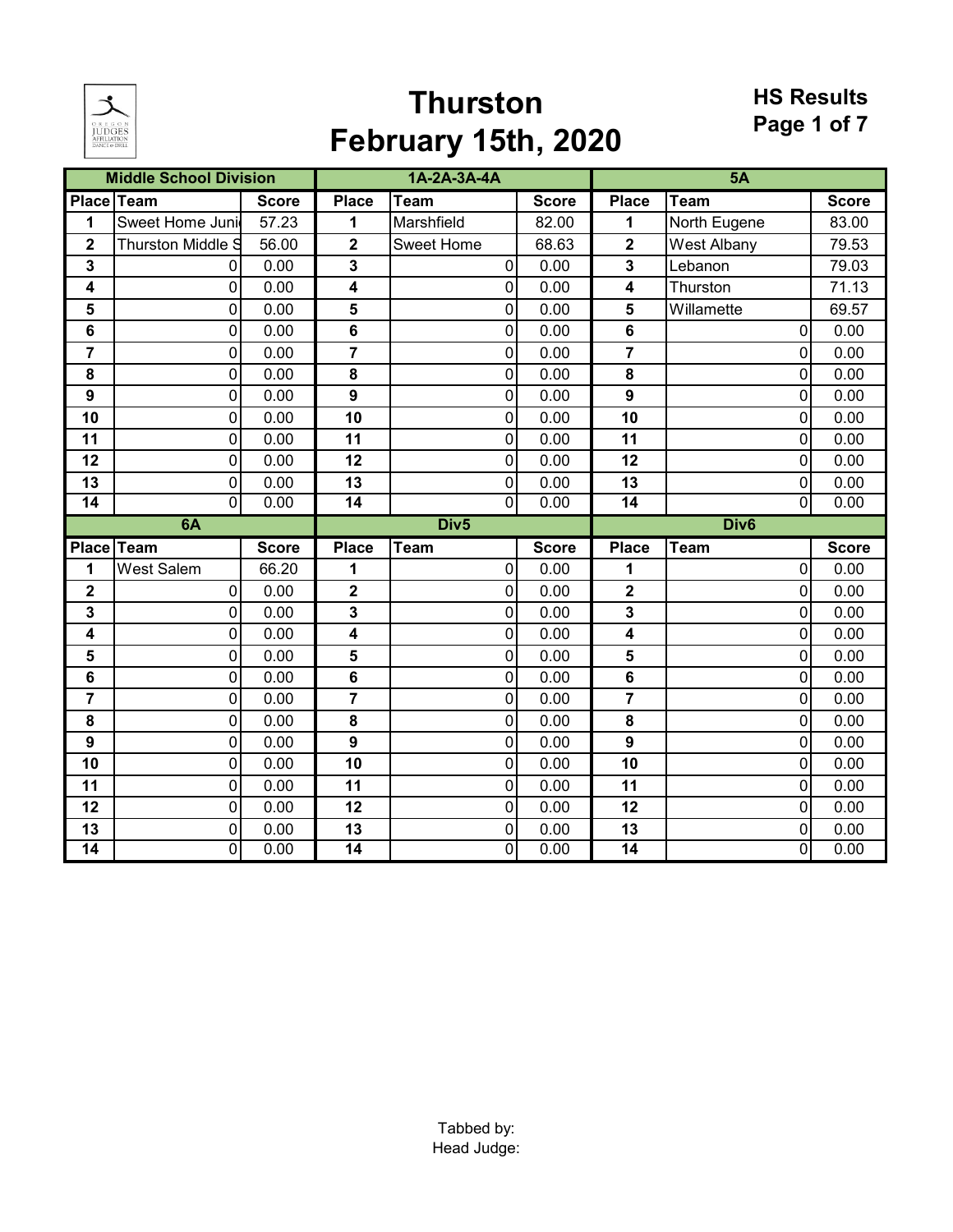

# **Tigard 2020-02-15**

|                         | <b>Middle School</b> |              |                  | $1-4A$       |              |                         | 5A               |              |
|-------------------------|----------------------|--------------|------------------|--------------|--------------|-------------------------|------------------|--------------|
| <b>Place</b>            | <b>Team</b>          | <b>Score</b> | <b>Place</b>     | <b>Team</b>  | <b>Score</b> | <b>Place</b>            | <b>Team</b>      | <b>Score</b> |
| 1                       | Synergy              | 60.80        | 1                | Astoria      | 79.20        | 1                       | Crook County     | 80.70        |
| $\overline{\mathbf{2}}$ | West Sylvan          | 58.77        | $\mathbf 2$      | <b>Banks</b> | 63.57        | $\overline{\mathbf{2}}$ | Scappoose        | 78.47        |
| 3                       | 0                    | 0.00         | 3                | 0            | 0.00         | 3                       | Wilsonville      | 75.57        |
| 4                       | 0                    | 0.00         | 4                | 0            | 0.00         | 4                       | La Salle         | 63.47        |
| 5                       | 0                    | 0.00         | 5                | 0            | 0.00         | 5                       | 0                | 0.00         |
| $6\phantom{1}$          | 0                    | 0.00         | 6                | 0            | 0.00         | 6                       | 0                | 0.00         |
| $\overline{7}$          | 0                    | 0.00         | $\overline{7}$   | 0            | 0.00         | $\overline{7}$          | 0                | 0.00         |
| 8                       | 0                    | 0.00         | 8                | 0            | 0.00         | 8                       | 0                | 0.00         |
| $\boldsymbol{9}$        | 0                    | 0.00         | $\boldsymbol{9}$ | 0            | 0.00         | $\boldsymbol{9}$        | 0                | 0.00         |
| 10                      | 0                    | 0.00         | 10               | 0            | 0.00         | 10                      | 0                | 0.00         |
| 11                      | 0                    | 0.00         | 11               | 0            | 0.00         | 11                      | 0                | 0.00         |
| 12                      | 0                    | 0.00         | 12               | 0            | 0.00         | 12                      | 0                | 0.00         |
| 13                      | 0                    | 0.00         | 13               | 0            | 0.00         | 13                      | $\Omega$         | 0.00         |
| 14                      | $\Omega$             | 0.00         | 14               | 0            | 0.00         | 14                      | 0                | 0.00         |
|                         |                      |              |                  |              |              |                         |                  |              |
|                         | <b>Show</b>          |              |                  | 6A           |              |                         | Div <sub>6</sub> |              |
| Place Team              |                      | <b>Score</b> | <b>Place</b>     | <b>Team</b>  | <b>Score</b> | <b>Place</b>            | <b>Team</b>      | <b>Score</b> |
| 1                       | <b>Rex Putnam</b>    | 77.47        | 1                | Westview     | 84.23        | 1                       | 0                | 0.00         |
| $\mathbf 2$             | Parkrose             | 74.83        | $\mathbf 2$      | Tualatin     | 83.20        | $\mathbf 2$             | 0                | 0.00         |
| 3                       | 0                    | 0.00         | 3                | Gresham      | 81.40        | 3                       | 0                | 0.00         |
| 4                       | 0                    | 0.00         | 4                | Lakeridge    | 80.60        | 4                       | 0                | 0.00         |
| 5                       | 0                    | 0.00         | 5                | Lincoln      | 78.50        | 5                       | 0                | 0.00         |
| 6                       | 0                    | 0.00         | 6                | Sherwood     | 76.63        | 6                       | 0                | 0.00         |
| $\overline{7}$          | 0                    | 0.00         | $\overline{7}$   | Mountainside | 75.07        | $\overline{7}$          | 0                | 0.00         |
| 8                       | 0                    | 0.00         | ${\bf 8}$        | Centennial   | 68.63        | 8                       | 0                | 0.00         |
| $\boldsymbol{9}$        | 0                    | 0.00         | $\boldsymbol{9}$ | Century      | 60.40        | $\mathbf{9}$            | 0                | 0.00         |
| 10                      | 0                    | 0.00         | 10               | $\pmb{0}$    | 0.00         | 10                      | 0                | 0.00         |
| 11                      | 0                    | 0.00         | 11               | 0            | 0.00         | 11                      | 0                | 0.00         |
| 12                      | 0                    | 0.00         | 12               | 0            | 0.00         | 12                      | 0                | 0.00         |
| 13                      | 0                    | 0.00         | 13               | $\mathbf 0$  | 0.00         | 13                      | 0                | 0.00         |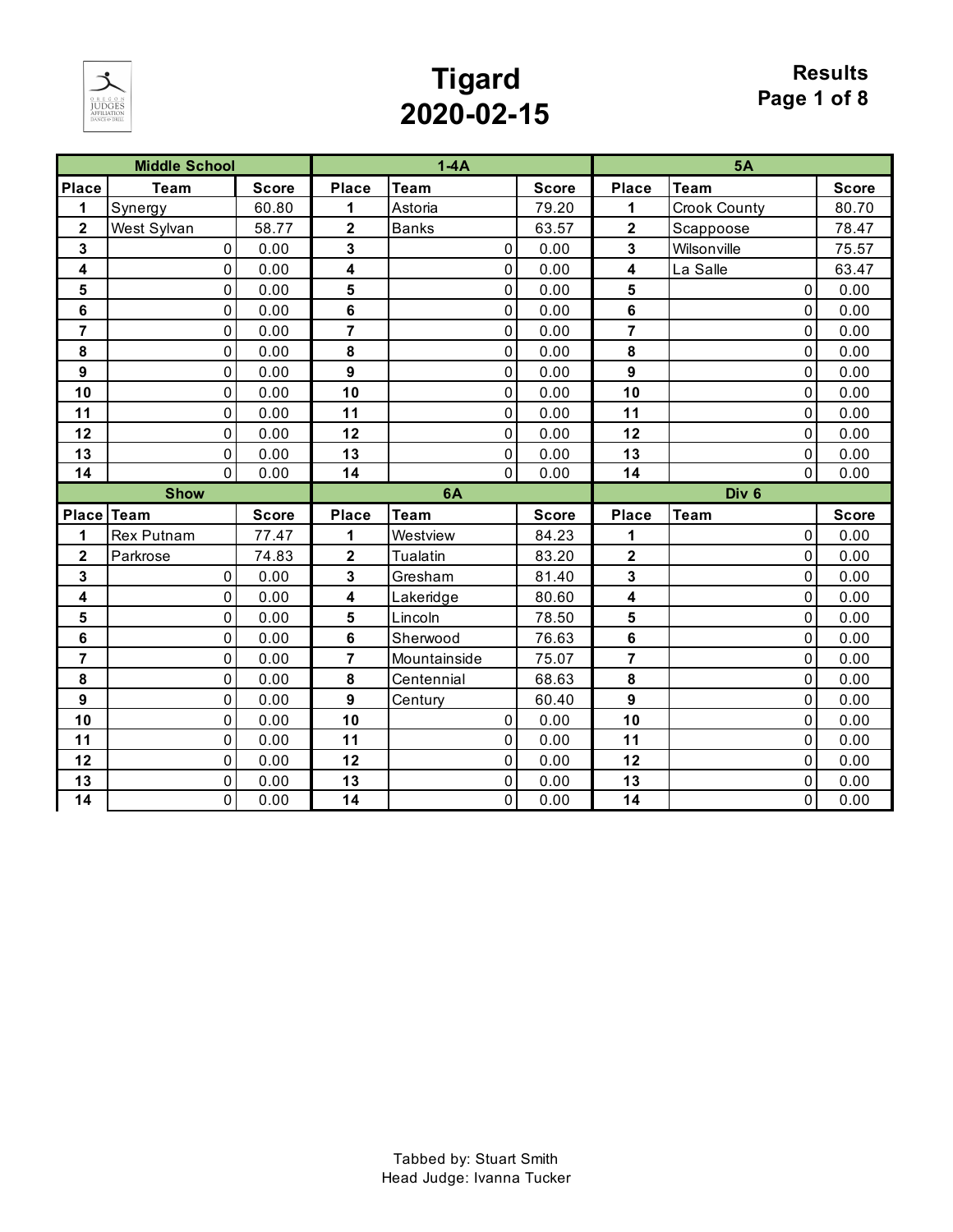

## **Parkrose 2020-02-22**

#### **HS Results Page 1 of 6**

|              | 5A                |              |                | 6A           |              |              | <b>Show</b>       |              |
|--------------|-------------------|--------------|----------------|--------------|--------------|--------------|-------------------|--------------|
|              | <b>Place Team</b> | <b>Score</b> | <b>Place</b>   | <b>Team</b>  | <b>Score</b> | <b>Place</b> | <b>Team</b>       | <b>Score</b> |
|              | <b>Scappoose</b>  | 79.58        |                | Sam Barlow   | 75.08        |              | Canby             | 87.08        |
| $\mathbf{2}$ | LaSalle           | 66.25        | $\overline{2}$ | Centennial   | 69.58        | $\mathbf{2}$ | Clackamas         | 83.60        |
| 3            | 0                 | 0.00         | 3              | Liberty      | 63.17        | 3            | Glencoe           | 78.17        |
| 4            | 0                 | 0.00         | 4              | Reynolds     | 62.90        | 4            | West Linn         | 77.02        |
| 5            | 0                 | 0.00         | 5              | 0            | 0.00         | 5            | Sprague           | 76.82        |
| 6            | 0                 | 0.00         | 6              | 0            | 0.00         | 6            | Cleveland         | 76.18        |
| 7            | 0                 | 0.00         | 7              | $\Omega$     | 0.00         | 7            | <b>Rex Putnam</b> | 75.10        |
| 8            | 0                 | 0.00         | 8              | 0            | 0.00         | 8            | Parkrose          | 73.78        |
| 9            | 0                 | 0.00         | 9              | 0            | 0.00         | 9            | Grant             | 70.78        |
| 10           | 0                 | 0.00         | 10             | 0            | 0.00         | 10           | David Douglas     | 68.32        |
| 11           | 0                 | 0.00         | 11             | 0            | 0.00         | 11           | U                 | 0.00         |
| 12           | 0                 | 0.00         | 12             | 0            | 0.00         | 12           |                   | 0.00         |
| 13           | 0                 | 0.00         | 13             | $\mathbf{0}$ | 0.00         | 13           | 0                 | 0.00         |
| 14           | 0                 | 0.00         | 14             | 0            | 0.00         | 14           |                   | 0.00         |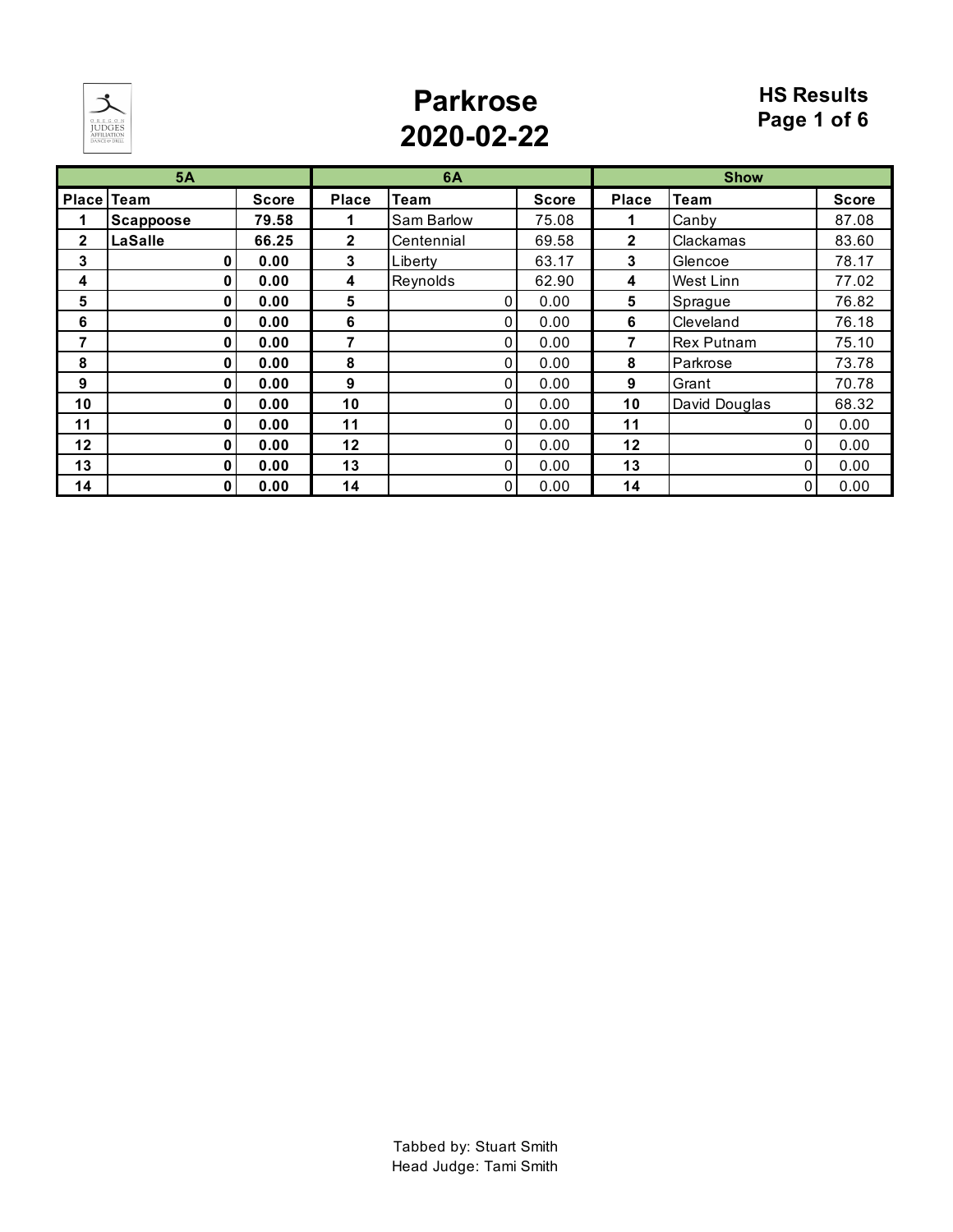### **Sherwood 2020**

# **Page 1 of 6**

|                         | <b>Middle School</b> |              |                         | $1A-4A$                |              |                         | <b>5A</b>   |              |
|-------------------------|----------------------|--------------|-------------------------|------------------------|--------------|-------------------------|-------------|--------------|
| Place                   | <b>Team</b>          | <b>Score</b> | <b>Place</b>            | Team                   | <b>Score</b> | <b>Place</b>            | Team        | <b>Score</b> |
| 1                       | West Sylvan          | 62.60        | 1                       | <b>Valley Catholic</b> | 85.50        | 1                       | Wilsonville | 80.50        |
| $\overline{\mathbf{2}}$ | Synergy              | 61.57        | $\overline{\mathbf{2}}$ | Stayton                | 85.17        | $\overline{\mathbf{2}}$ | Milwaukie   | 79.70        |
| $\mathbf{3}$            |                      |              | $\mathbf 3$             | Gladstone              | 74.70        | $\mathbf{3}$            |             |              |
| $\overline{\mathbf{4}}$ |                      |              | $\overline{\mathbf{4}}$ | Estacada               | 62.57        | $\overline{\mathbf{4}}$ |             |              |
| $\overline{\mathbf{5}}$ |                      |              | 5                       |                        |              | 5                       |             |              |
| $\bf 6$                 |                      |              | $\bf 6$                 |                        |              | $6\phantom{a}$          |             |              |
| $\overline{7}$          |                      |              | $\overline{7}$          |                        |              | $\overline{7}$          |             |              |
| ${\bf 8}$               |                      |              | 8                       |                        |              | 8                       |             |              |
| $\boldsymbol{9}$        |                      |              | $\overline{9}$          |                        |              | 9                       |             |              |
| 10                      |                      |              | 10                      |                        |              | 10                      |             |              |
| 11                      |                      |              | 11                      |                        |              | 11                      |             |              |
| 12                      |                      |              | 12                      |                        |              | 12                      |             |              |
| 13                      |                      |              | 13                      |                        |              | 13                      |             |              |
| 14                      |                      |              | 14                      |                        |              | 14                      |             |              |
|                         | 6A                   |              |                         |                        |              |                         |             |              |
|                         | Place Team           | <b>Score</b> |                         |                        |              |                         |             |              |
| 1                       | Tigard               |              |                         |                        |              |                         |             |              |
|                         |                      | 83.20        |                         |                        |              |                         |             |              |
| $\overline{\mathbf{2}}$ | Westview             | 81.87        |                         |                        |              |                         |             |              |
| $\overline{\mathbf{3}}$ | Lincoln              | 80.57        |                         |                        |              |                         |             |              |
| $\overline{\mathbf{4}}$ | Gresham              | 80.10        |                         |                        |              |                         |             |              |
| $\sqrt{5}$              | Sunset               | 77.13        |                         |                        |              |                         |             |              |
| $6\phantom{1}$          | Tualatin             | 76.57        |                         |                        |              |                         |             |              |
| $\overline{7}$          | Mountainside         | 75.03        |                         |                        |              |                         |             |              |
| 8                       | Lakeridge            | 67.23        |                         |                        |              |                         |             |              |
| $\boldsymbol{9}$        | Century              | 64.00        |                         |                        |              |                         |             |              |
| 10                      | Bend                 | 59.80        |                         |                        |              |                         |             |              |
| 11                      | Benson               | 59.70        |                         |                        |              |                         |             |              |
| 12                      | Sandy                | 57.80        |                         |                        |              |                         |             |              |
| 13                      |                      |              |                         |                        |              |                         |             |              |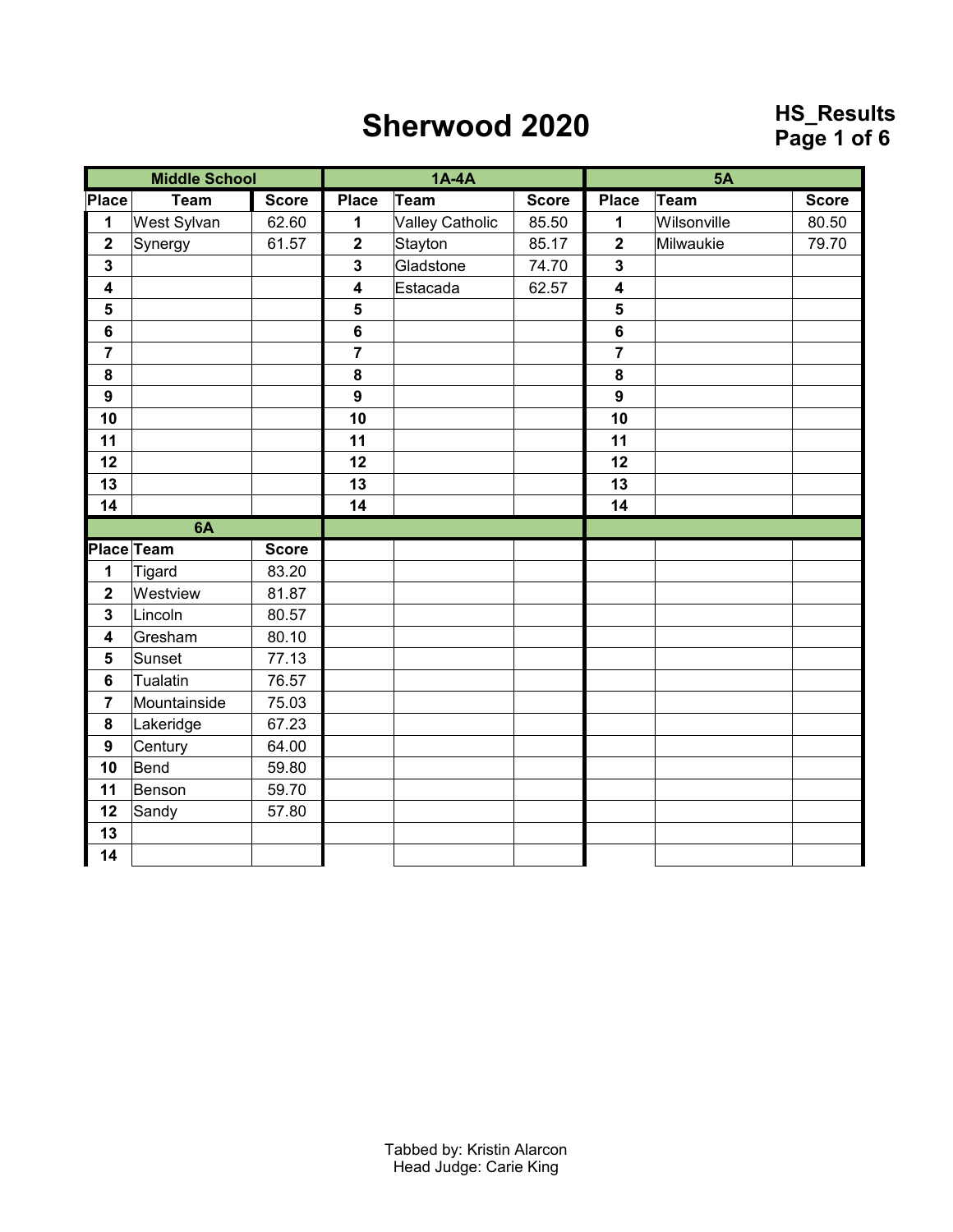



### **Club.Studio Results Page 1 of 10**

|                 | <b>Junior Club</b>              |              |
|-----------------|---------------------------------|--------------|
|                 | Place Team                      | <b>Score</b> |
| 1               | <b>Albany Gems</b>              | 48.33        |
| $\mathbf{2}$    | <b>Hollywood Studios</b>        | 36.00        |
| 3               | Next Step Dance Junior Colleens | 28.33        |
| 4               | 0                               | 0.00         |
| 5               | 0                               | 0.00         |
| 6               | ი                               | 0.00         |
| 7               | ი                               | 0.00         |
| 8               | 0                               | 0.00         |
| 9               | Ω                               | 0.00         |
| 10              | ი                               | 0.00         |
| 11              | ი                               | 0.00         |
| 12              | ი                               | 0.00         |
| 13              | U                               | 0.00         |
| $\overline{14}$ | ი                               | 0.00         |

Tabbed by: Head Judge: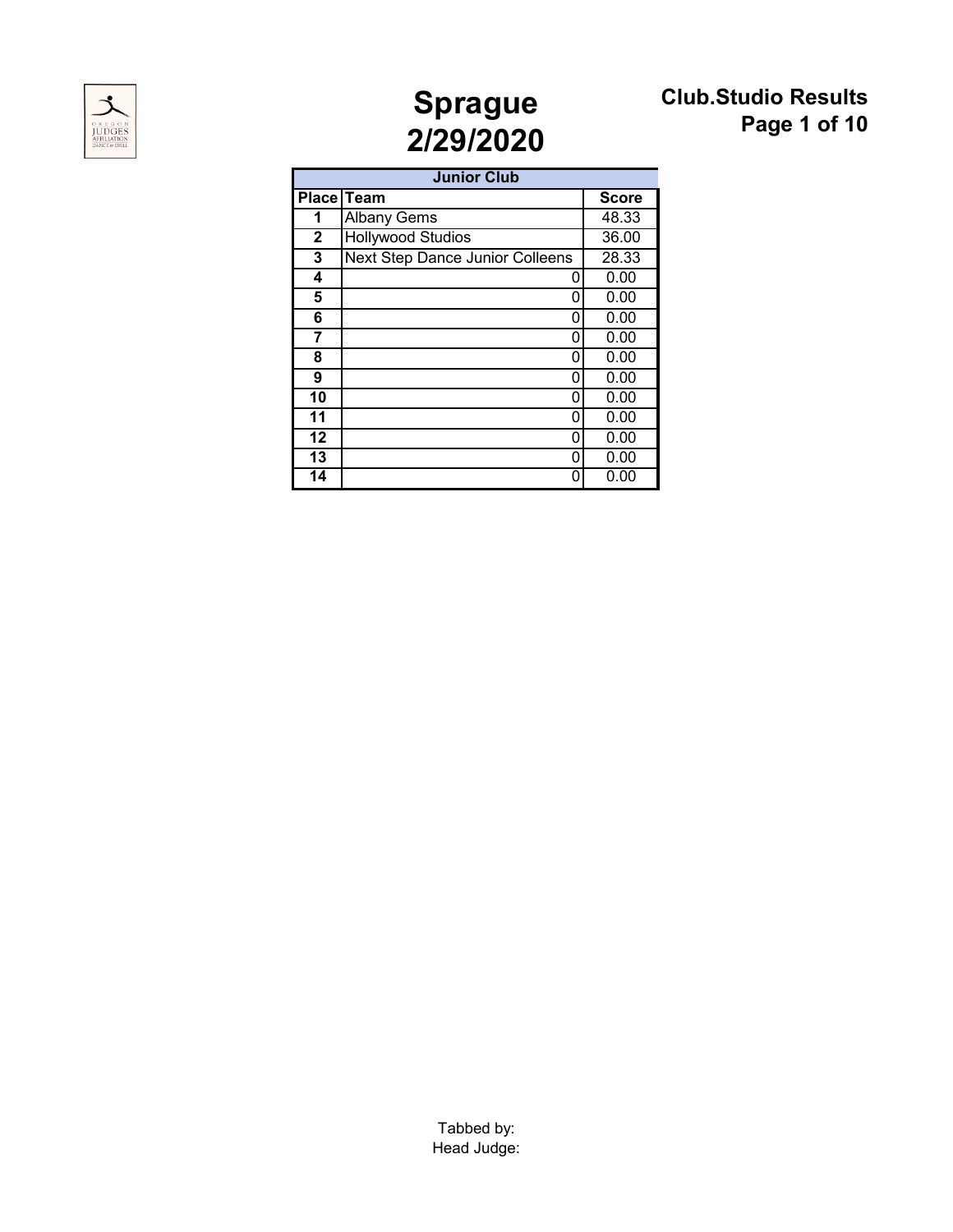

# **Sprague 2/29/2020**

#### **HS Results Page 2 of 10**

|                         | 6A                 |              |                       | 4A                    |              |                         | <b>Show</b>                 |              |
|-------------------------|--------------------|--------------|-----------------------|-----------------------|--------------|-------------------------|-----------------------------|--------------|
|                         | Place Team         | <b>Score</b> | <b>Place</b>          | <b>Team</b>           | <b>Score</b> | <b>Place</b>            | $\overline{\mathsf{T}}$ eam | <b>Score</b> |
| 1                       | <b>Oregon City</b> | 69.40        | 1                     | Stayton               | 88.67        | 1                       | Sheldon                     | 80.43        |
| $\overline{\mathbf{2}}$ | <b>West Salem</b>  | 66.00        | $\mathbf 2$           | Gladstone             | 78.50        | 2                       | Sprague                     | 78.33        |
| 3                       | McNary             | 59.63        | 3                     | Woodburn              | 60.93        | 3                       | <b>Grants Pass</b>          | 62.60        |
| 4                       | 0                  | 0.00         | 4                     | 0                     | 0.00         | 4                       | $\Omega$                    | 0.00         |
| 5                       | 0                  | 0.00         | 5                     | $\pmb{0}$             | 0.00         | 5                       | 0                           | 0.00         |
| $6\phantom{1}6$         | 0                  | 0.00         | 6                     | 0                     | 0.00         | 6                       | 0                           | 0.00         |
| $\overline{7}$          | 0                  | 0.00         | $\overline{7}$        | $\mathbf 0$           | 0.00         | $\overline{7}$          | 0                           | 0.00         |
| 8                       | $\mathbf 0$        | 0.00         | 8                     | $\pmb{0}$             | 0.00         | 8                       | 0                           | 0.00         |
| 9                       | 0                  | 0.00         | 9                     | $\mathbf 0$           | 0.00         | 9                       | 0                           | 0.00         |
| 10                      | 0                  | 0.00         | 10                    | 0                     | 0.00         | 10                      | 0                           | 0.00         |
| 11                      | 0                  | 0.00         | 11                    | $\pmb{0}$             | 0.00         | 11                      | 0                           | 0.00         |
| 12                      | 0                  | 0.00         | 12                    | $\pmb{0}$             | 0.00         | 12                      | 0                           | 0.00         |
| 13                      | $\mathbf 0$        | 0.00         | 13                    | 0                     | 0.00         | 13                      | 0                           | 0.00         |
| $\overline{14}$         | $\Omega$           | 0.00         | $\overline{14}$       | $\mathbf{0}$          | 0.00         | $\overline{14}$         | $\Omega$                    | 0.00         |
|                         |                    |              |                       |                       |              |                         |                             |              |
|                         | 5A                 |              |                       | <b>Middle School</b>  |              |                         | Div <sub>6</sub>            |              |
|                         | Place Team         | <b>Score</b> | <b>Place</b>          | <b>Team</b>           | <b>Score</b> | <b>Place</b>            | <b>Team</b>                 | <b>Score</b> |
| 1                       | South Albany       | 83.67        | 1                     | <b>Crossler Creek</b> | 57.03        | 1                       | 0                           | 0.00         |
| $\overline{\mathbf{2}}$ | North Eugene       | 81.30        | $\mathbf 2$           | 0                     | 0.00         | $\overline{\mathbf{2}}$ | 0                           | 0.00         |
| 3                       | Lebanon            | 81.10        | 3                     | $\mathbf 0$           | 0.00         | 3                       | 0                           | 0.00         |
| 4                       | Milwaukie          | 80.77        | 4                     | $\mathbf 0$           | 0.00         | 4                       | 0                           | 0.00         |
| 5                       | Silverton          | 79.67        | 5                     | $\pmb{0}$             | 0.00         | 5                       | 0                           | 0.00         |
| $6\phantom{1}6$         | Thurston           | 66.80        | 6                     | $\pmb{0}$             | 0.00         | 6                       | 0                           | 0.00         |
| $\overline{7}$          | 0                  | 0.00         | $\overline{7}$        | 0                     | 0.00         | $\overline{7}$          | 0                           | 0.00         |
| 8                       | 0                  | 0.00         | 8                     | 0                     | 0.00         | 8                       | 0                           | 0.00         |
| 9                       | 0                  | 0.00         | 9                     | $\pmb{0}$             | 0.00         | $\boldsymbol{9}$        | 0                           | 0.00         |
| 10                      | 0                  | 0.00         | 10                    | $\mathbf 0$           | 0.00         | 10                      | 0                           | 0.00         |
| 11                      | 0                  | 0.00         | 11                    | $\mathbf 0$           | 0.00         | 11                      | 0                           | 0.00         |
| 12                      | 0                  | 0.00         | 12                    | $\pmb{0}$             | 0.00         | 12                      | 0                           | 0.00         |
| 13<br>14                | 0<br>$\Omega$      | 0.00<br>0.00 | 13<br>$\overline{14}$ | 0<br>$\mathbf 0$      | 0.00<br>0.00 | 13<br>14                | 0                           | 0.00<br>0.00 |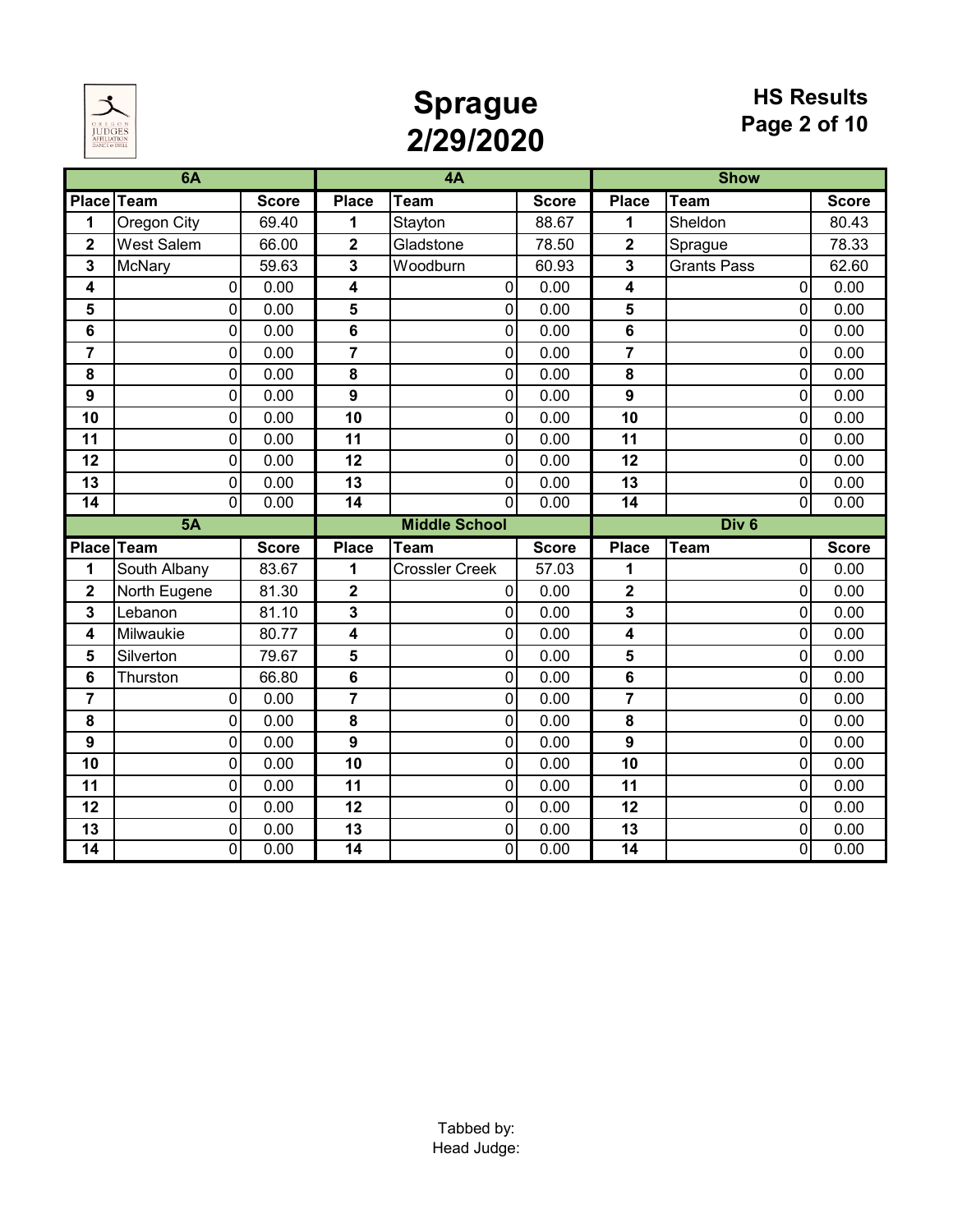

### **Pendleton Competition February 29, 2020**

**Club.Studio Results Page 1 of 16** 

|                            | <b>Mini Jazz</b>        |              |                         | <b>Elem Jazz Sml</b>        |              |                         | <b>Elem Jazz Lg</b>         |              |
|----------------------------|-------------------------|--------------|-------------------------|-----------------------------|--------------|-------------------------|-----------------------------|--------------|
| 1                          | Jr Jam Mini             | 33.00        | 1                       | Jr Jam Co Yth               | 39.00        | 1                       | Jr Jam Elem                 | 40.67        |
| $\mathbf 2$                | <b>Dance Unlim</b>      | 30.00        | $\mathbf 2$             | <b>Dance Unlim</b>          | 34.33        | $\overline{\mathbf{2}}$ | <b>Dance Unlim</b>          | 37.67        |
| $\mathbf{3}$               | 0                       | 0.00         | 3                       | $\pmb{0}$                   | 0.00         | 3                       | $\mathbf 0$                 | 0.00         |
| 4                          | 0                       | 0.00         | 4                       | 0                           | 0.00         | 4                       | $\mathbf{0}$                | 0.00         |
| $5\phantom{1}$             | 0                       | 0.00         | 5                       | 0                           | 0.00         | 5                       | $\mathbf{0}$                | 0.00         |
| 6                          | 0                       | 0.00         | 6                       | $\pmb{0}$                   | 0.00         | 6                       | $\mathbf 0$                 | 0.00         |
| $\overline{7}$             | 0                       | 0.00         | $\overline{\mathbf{r}}$ | $\pmb{0}$                   | 0.00         | 7                       | $\mathbf 0$                 | 0.00         |
| 8                          | 0                       | 0.00         | 8                       | 0                           | 0.00         | 8                       | $\mathbf 0$                 | 0.00         |
| $\boldsymbol{9}$           | 0                       | 0.00         | $\boldsymbol{9}$        | $\pmb{0}$                   | 0.00         | $\boldsymbol{9}$        | $\mathbf 0$                 | 0.00         |
| 10                         | 0                       | 0.00         | 10                      | 0                           | 0.00         | 10                      | 0                           | 0.00         |
| 11                         | 0                       | 0.00         | 11                      | $\pmb{0}$                   | 0.00         | 11                      | $\mathbf 0$                 | 0.00         |
| 12                         | 0                       | 0.00         | 12                      | $\pmb{0}$                   | 0.00         | 12                      | $\mathbf 0$                 | 0.00         |
| 13                         | 0                       | 0.00         | 13                      | $\pmb{0}$                   | 0.00         | 13                      | 0                           | 0.00         |
| 14                         | 0                       | 0.00         | 14                      | $\mathbf 0$                 | 0.00         | 14                      | $\Omega$                    | 0.00         |
|                            | Jr Jazz                 |              |                         | <b>Mini HipHop</b>          |              |                         | <b>Elem HipHop</b>          |              |
| 1                          | Jr Jam "A"              | 53.33        | 1                       | Jr Jam Mini                 | 30.67        | 1                       | Jr Jam Youth                | 38.00        |
| $\mathbf 2$                | <b>Dance Unlim</b>      | 50.00        | $\mathbf{2}$            | <b>Dance Unlim</b>          | 21.33        | $\mathbf 2$             | <b>Dance Unlim</b>          | 30.67        |
| $\mathbf{3}$               | Jr Jam "B"              | 32.00        | 3                       | 0                           | 0.00         | 3                       | $\mathbf 0$                 | 0.00         |
| 4                          | 0                       | 0.00         | 4                       | 0                           | 0.00         | 4                       | $\mathbf 0$                 | 0.00         |
| 0                          | $\bf{0}$                | 0.00         | 5                       | 0                           | 0.00         | 5                       | $\mathbf 0$                 | 0.00         |
| 0                          | 0                       | 0.00         | 6                       | $\pmb{0}$                   | 0.00         | 6                       | $\mathbf 0$                 | 0.00         |
| 0                          | 0                       | 0.00         | 7                       | $\pmb{0}$                   | 0.00         | 7                       | $\mathbf 0$                 | 0.00         |
| $\bf{0}$                   | 0                       | 0.00         | 8                       | $\pmb{0}$                   | 0.00         | 8                       | $\mathbf 0$                 | 0.00         |
| $\pmb{0}$                  | $\bf{0}$                | 0.00         | $\boldsymbol{9}$        | $\pmb{0}$                   | 0.00         | $\boldsymbol{9}$        | $\mathbf 0$                 | 0.00         |
| $\mathbf 0$                | $\bf{0}$                | 0.00         | 10                      | $\pmb{0}$                   | 0.00         | 10                      | 0                           | 0.00         |
| $\mathbf 0$<br>$\mathbf 0$ | $\bf{0}$<br>$\mathbf 0$ | 0.00<br>0.00 | 11<br>12                | $\pmb{0}$<br>$\pmb{0}$      | 0.00<br>0.00 | 11<br>12                | 0<br>$\mathbf 0$            | 0.00<br>0.00 |
| $\pmb{0}$                  | 0                       | 0.00         | 13                      | $\pmb{0}$                   | 0.00         | 13                      | $\mathbf{0}$                | 0.00         |
| $\bf{0}$                   | $\mathbf{0}$            | 0.00         | 14                      | 0                           | 0.00         | 14                      | $\Omega$                    | 0.00         |
|                            | <b>Jr HipHop</b>        |              |                         | <b>Mini Contemp/Lyrical</b> |              |                         | <b>Elem Contemp/Lyrical</b> |              |
| 1                          | <b>Dance Unlim</b>      | 44.00        | 1                       | Ignite                      | 25.33        | 1                       | Ignite                      | 34.67        |
| $\mathbf 2$                | Jr Jam Co               | 41.67        | $\mathbf 2$             | $\pmb{0}$                   | 0.00         | $\mathbf 2$             | $\mathbf{0}$                | 0.00         |
| 3                          | Jr Jam Krew             | 25.00        | 3                       | 0                           | 0.00         | 3                       | $\mathbf{0}$                | 0.00         |
| 4                          | 0                       | 0.00         | 4                       | $\pmb{0}$                   | 0.00         | 4                       | $\mathbf 0$                 | 0.00         |
| 0                          | 0                       | 0.00         | 5                       | $\pmb{0}$                   | 0.00         | 5                       | $\overline{0}$              | 0.00         |
| 0                          | $\pmb{0}$               | 0.00         | 6                       | $\pmb{0}$                   | 0.00         | 6                       | $\mathbf 0$                 | 0.00         |
| 0                          | $\bf{0}$                | 0.00         | $\overline{\mathbf{r}}$ | $\pmb{0}$                   | 0.00         | $\overline{7}$          | $\mathbf 0$                 | 0.00         |
| 0                          | 0                       | 0.00         | 8                       | $\pmb{0}$                   | 0.00         | 8                       | $\pmb{0}$                   | 0.00         |
| $\mathbf 0$                | $\bf{0}$                | 0.00         | 9                       | $\pmb{0}$                   | 0.00         | $\boldsymbol{9}$        | $\mathbf 0$                 | 0.00         |
| 0                          | 0                       | 0.00         | 10                      | $\mathbf 0$                 | 0.00         | 10                      | 0                           | 0.00         |
| $\pmb{0}$                  | 0                       | 0.00         | 11                      | $\pmb{0}$                   | 0.00         | 11                      | $\pmb{0}$                   | 0.00         |
| $\mathbf 0$                | 0                       | 0.00         | 12                      | $\pmb{0}$                   | 0.00         | 12                      | $\mathbf 0$                 | 0.00         |
| $\pmb{0}$<br>$\mathbf 0$   | $\pmb{0}$<br>0          | 0.00<br>0.00 | 13<br>14                | $\pmb{0}$<br>0              | 0.00<br>0.00 | 13<br>14                | $\pmb{0}$<br>0              | 0.00<br>0.00 |
|                            | Jr Contemp/Lyrical      |              |                         |                             |              |                         |                             |              |
| 1                          | Jr Jam Co               | 47.00        | 1                       |                             |              | 1                       |                             |              |
| $\mathbf{2}$               | Ignite                  | 32.67        | $\mathbf 2$             |                             |              | 2                       |                             |              |
| 3                          | 0                       | 0.00         | 3                       |                             |              | 3                       |                             |              |
| $\overline{\mathbf{4}}$    | $\mathbf 0$             | 0.00         | 4                       |                             |              | 4                       |                             |              |
|                            |                         |              |                         | Tabbed by: Kayla Nordlum    |              |                         |                             |              |

Head Judge: Shammra Lacy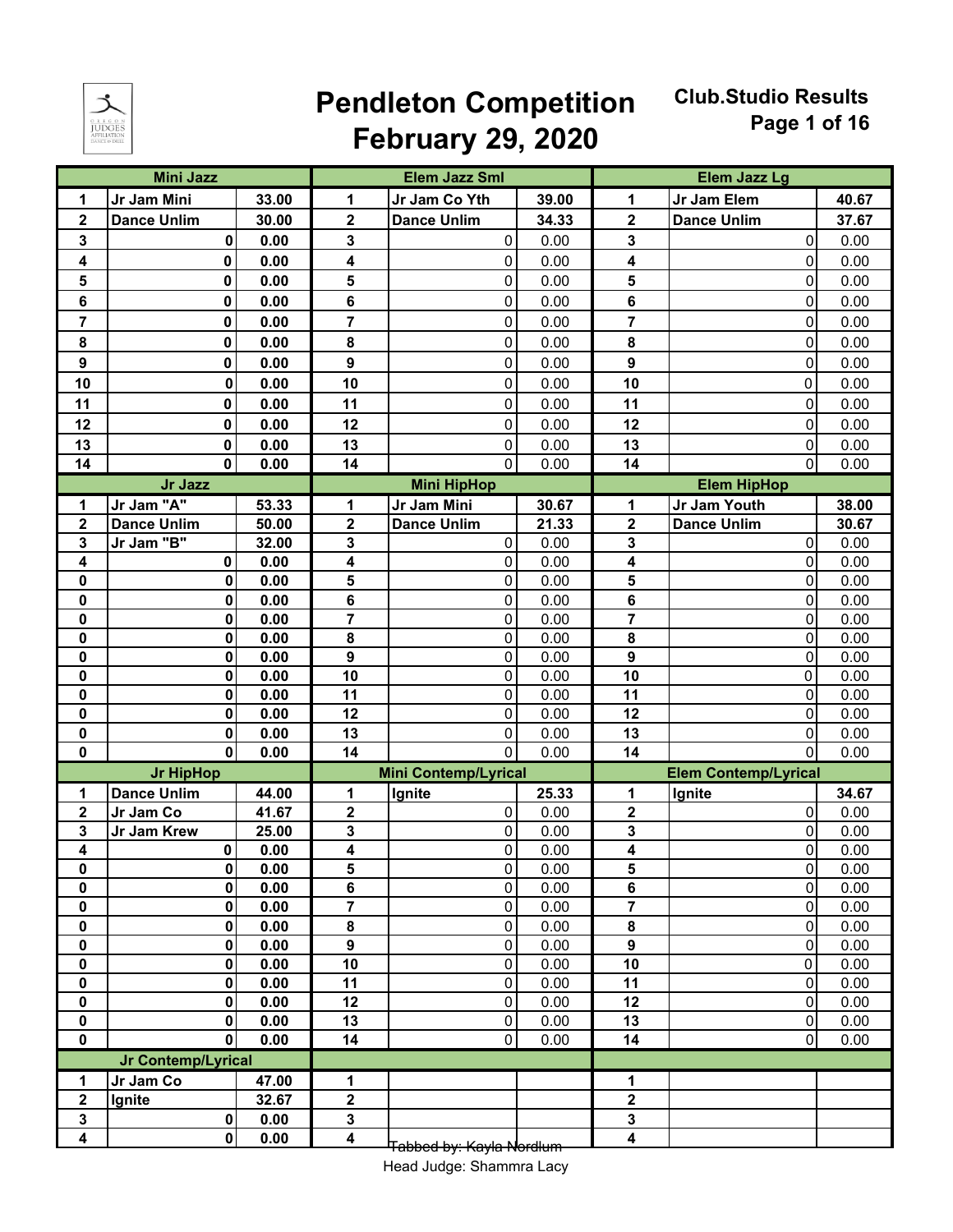

### **Pendleton Competition February 29, 2020**

|              | $1A-4A$            |              |       | <b>Show</b>      |              |                | 5A             |              |              |      |              |
|--------------|--------------------|--------------|-------|------------------|--------------|----------------|----------------|--------------|--------------|------|--------------|
| <b>Place</b> | Team               | <b>Score</b> | Place | Team             | <b>Score</b> | Place          | Team           | <b>Score</b> | Place        | Team | <b>Score</b> |
|              | <b>Grant Union</b> | 73.70        |       | <b>Hermiston</b> | 83.00        |                | Pendleton      | 82.13        |              |      | 0.00         |
| 2            |                    | 0.00         | 2     |                  | 0.00         | $\overline{2}$ | $\Omega$       | 0.00         | $\mathbf{2}$ |      | 0.00         |
| 3            | n.                 | 0.00         | 3     |                  | 0.00         | 3              | $\Omega$       | 0.00         | 3            |      | 0.00         |
| 4            |                    | 0.00         | 4     |                  | 0.00         | 4              | $\Omega$       | 0.00         | 4            |      | 0.00         |
| 5            |                    | 0.00         | 5     |                  | 0.00         | 5              | $\Omega$       | 0.00         | 5            |      | 0.00         |
| 6            | ω.                 | 0.00         | 6     |                  | 0.00         | 6              | $\Omega$       | 0.00         | 6            |      | 0.00         |
|              |                    | 0.00         |       |                  | 0.00         | 7              | $\Omega$       | 0.00         | 7            |      | 0.00         |
| 8            |                    | 0.00         | 8     |                  | 0.00         | 8              | $\Omega$       | 0.00         | 8            |      | 0.00         |
| 9            |                    | 0.00         | 9     |                  | 0.00         | 9              | $\Omega$       | 0.00         | 9            |      | 0.00         |
| 10           |                    | 0.00         | 10    | 0                | 0.00         | 10             | 0              | 0.00         | 10           |      | 0.00         |
| 11           |                    | 0.00         | 11    |                  | 0.00         | 11             | $\Omega$       | 0.00         | 11           |      | 0.00         |
| 12           |                    | 0.00         | 12    |                  | 0.00         | 12             | $\Omega$       | 0.00         | 12           |      | 0.00         |
| 13           |                    | 0.00         | 13    |                  | 0.00         | 13             | $\Omega$       | 0.00         | 13           |      | 0.00         |
| 14           |                    | 0.00         | 14    |                  | 0.00         | 14             | $\overline{0}$ | 0.00         | 14           |      | 0.00         |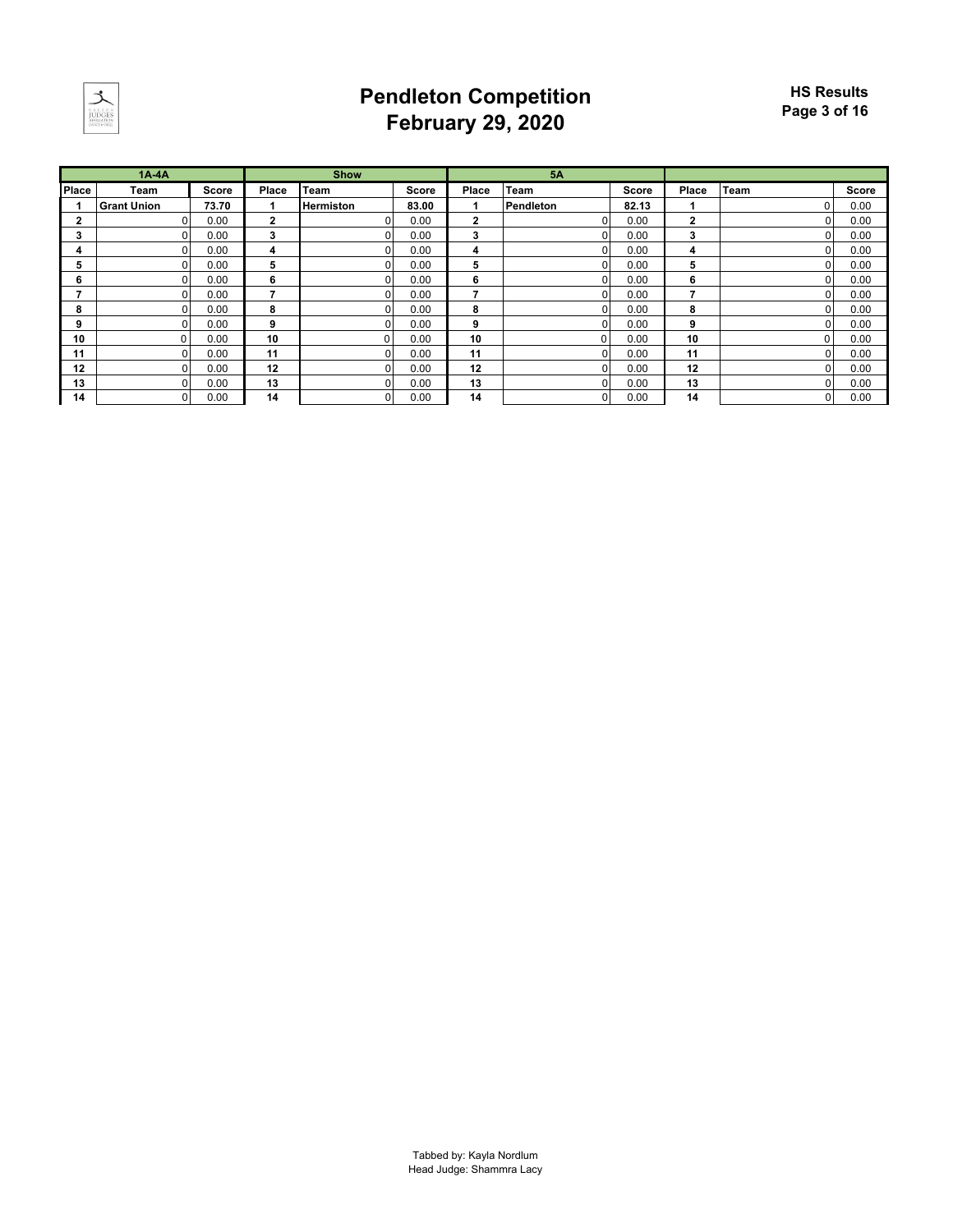### **Metro 3.7.2020**

#### **HS\_Results Page 1 of 6**

|             | 6A          |              |              | <b>5A</b>   |              |              | <b>Show</b> |              |
|-------------|-------------|--------------|--------------|-------------|--------------|--------------|-------------|--------------|
|             | Place Team  | <b>Score</b> | <b>Place</b> | Team        | <b>Score</b> | <b>Place</b> | <b>Team</b> | <b>Score</b> |
| 1           | Lake Oswego | 84.87        | 1            | Pendleton   | 81.10        | 1            | Cleveland   | 76.03        |
| $\mathbf 2$ | Tigard      | 84.20        | $\mathbf{2}$ | Silverton   | 78.57        | $\mathbf 2$  |             |              |
| 3           | Lincoln     | 82.97        | 3            | Wilsonville | 75.00        | 3            |             |              |
| 4           | lGresham.   | 79.03        | 4            |             |              | 4            |             |              |
| 5           | Sherwood    | 78.87        | 5            |             |              | 5            |             |              |
| 6           | Barlow      | 75.90        | 6            |             |              | 6            |             |              |
| 7           | Centennial  | 74.90        | 7            |             |              | 7            |             |              |
| 8           | Century     | 66.73        | 8            |             |              | 8            |             |              |
| 9           | Sandy       | 58.07        | 9            |             |              | 9            |             |              |
| 10          |             |              | 10           |             |              | 10           |             |              |
| 11          |             |              | 11           |             |              | 11           |             |              |
| 12          |             |              | 12           |             |              | 12           |             |              |
| 13          |             |              | 13           |             |              | 13           |             |              |
| 14          |             |              | 14           |             |              | 14           |             |              |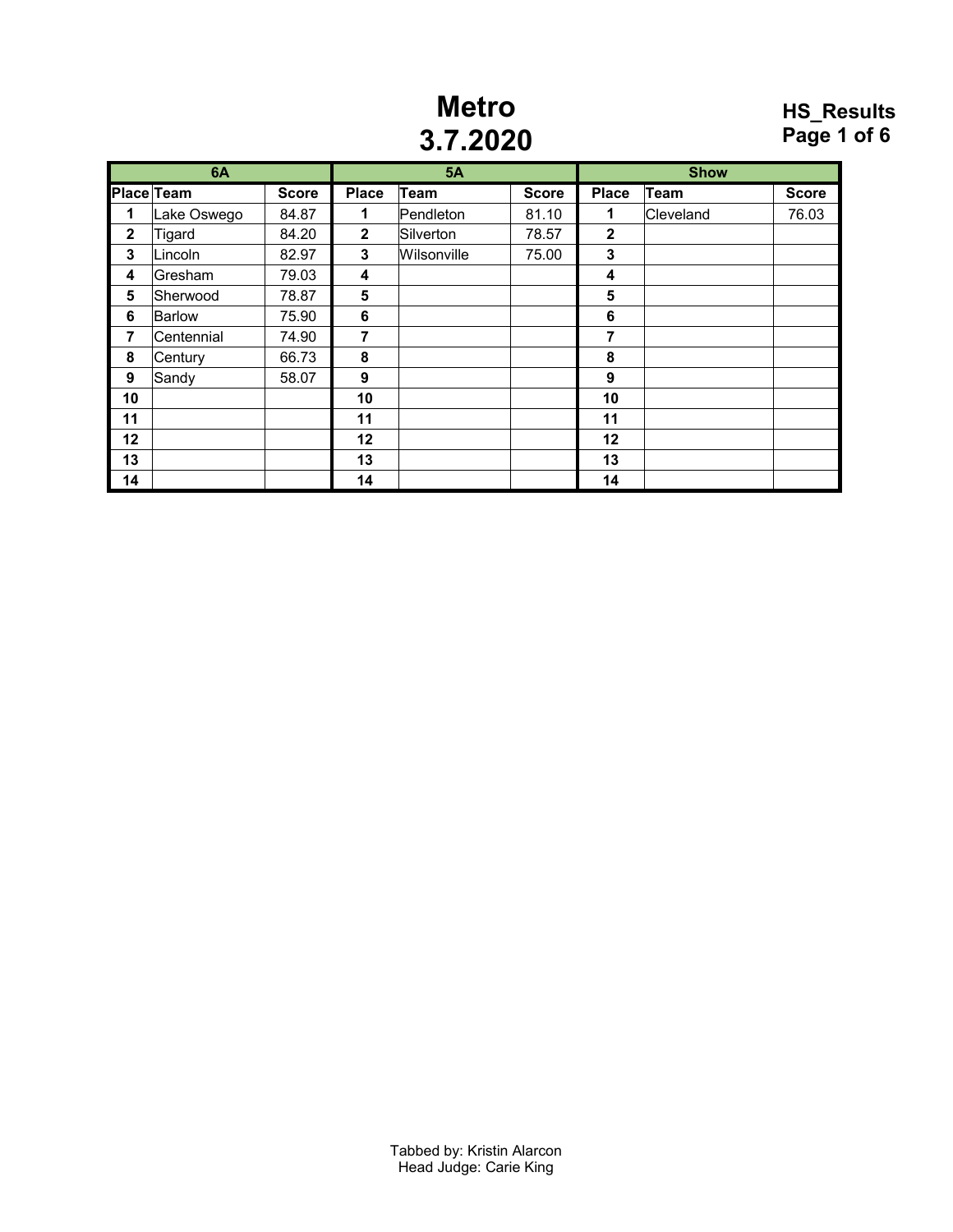

# **LIBERTY COMPETITION**

#### **HS Results Page 1 of 8**

### **MARCH 7 2020**

| 6A                      |                |              | $1A - 4A$               |                        |              | 5A                      |                  |              |  |  |
|-------------------------|----------------|--------------|-------------------------|------------------------|--------------|-------------------------|------------------|--------------|--|--|
|                         | Place Team     | <b>Score</b> | <b>Place</b>            | <b>Team</b>            | <b>Score</b> | <b>Place</b>            | <b>Team</b>      | <b>Score</b> |  |  |
| 1                       | Southridge     | 76.60        | 1                       | <b>Valley Catholic</b> | 85.37        | 1                       | Scappoose        | 78.03        |  |  |
| $\mathbf 2$             | Mountainside   | 74.50        | $\overline{\mathbf{2}}$ | Astoria                | 82.00        | $\overline{\mathbf{2}}$ | LaSalle          | 69.00        |  |  |
| 3                       | Sunset         | 73.73        | 3                       | <b>Banks</b>           | 65.67        | 3                       | $\overline{0}$   | 0.00         |  |  |
| 4                       | Reynolds       | 69.80        | 4                       | Estacada               | 63.51        | $\overline{\mathbf{4}}$ | $\overline{0}$   | 0.00         |  |  |
| 5                       | Oregon City    | 69.30        | 5                       | 0                      | 0.00         | 5                       | 0                | 0.00         |  |  |
| 6                       | 0              | 0.00         | 6                       | $\mathbf 0$            | 0.00         | 6                       | 0                | 0.00         |  |  |
| $\overline{7}$          | 0              | 0.00         | $\overline{7}$          | $\boldsymbol{0}$       | 0.00         | $\overline{7}$          | 0                | 0.00         |  |  |
| 8                       | 0              | 0.00         | 8                       | $\mathbf 0$            | 0.00         | 8                       | 0                | 0.00         |  |  |
| $\mathbf{9}$            | 0              | 0.00         | $\mathbf{9}$            | $\mathbf 0$            | 0.00         | $\mathbf{9}$            | $\overline{0}$   | 0.00         |  |  |
| 10                      | $\mathbf 0$    | 0.00         | 10                      | $\mathbf 0$            | 0.00         | 10                      | $\overline{0}$   | 0.00         |  |  |
| 11                      | 0              | 0.00         | 11                      | $\mathbf 0$            | 0.00         | 11                      | 0                | 0.00         |  |  |
| 12                      | 0              | 0.00         | 12                      | $\mathbf 0$            | 0.00         | 12                      | $\Omega$         | 0.00         |  |  |
| 13                      | $\mathbf 0$    | 0.00         | 13                      | $\overline{0}$         | 0.00         | 13                      | 0                | 0.00         |  |  |
| 14                      | $\overline{0}$ | 0.00         | 14                      | $\mathbf 0$            | 0.00         | 14                      | $\overline{0}$   | 0.00         |  |  |
|                         | <b>SHOW</b>    |              |                         | Div <sub>5</sub>       |              |                         | Div <sub>6</sub> |              |  |  |
|                         |                |              |                         |                        |              |                         |                  |              |  |  |
| Place Team              |                | <b>Score</b> | <b>Place</b>            | <b>Team</b>            | <b>Score</b> | <b>Place</b>            | <b>Team</b>      | <b>Score</b> |  |  |
| 1                       | Canby          | 87.53        | 1                       | $\mathbf 0$            | 0.00         | 1                       | 0                | 0.00         |  |  |
| $\overline{\mathbf{2}}$ | Clackamas      | 85.10        | $\overline{\mathbf{2}}$ | $\overline{0}$         | 0.00         | $\overline{\mathbf{2}}$ | $\Omega$         | 0.00         |  |  |
| 3                       | Glencoe        | 80.17        | 3                       | $\overline{0}$         | 0.00         | $\overline{\mathbf{3}}$ | 0                | 0.00         |  |  |
| 4                       | Sprague        | 80.03        | $\overline{\mathbf{4}}$ | $\boldsymbol{0}$       | 0.00         | $\overline{\mathbf{4}}$ | 0                | 0.00         |  |  |
| 5                       | Grant          | 77.80        | 5                       | $\mathbf 0$            | 0.00         | 5                       | $\overline{0}$   | 0.00         |  |  |
| 6                       | Rex Putnam     | 72.00        | 6                       | $\overline{0}$         | 0.00         | 6                       | $\overline{0}$   | 0.00         |  |  |
| $\overline{7}$          | Parkrose       | 71.67        | $\overline{\mathbf{r}}$ | $\mathbf 0$            | 0.00         | $\overline{\mathbf{r}}$ | 0                | 0.00         |  |  |
| 8                       | 0              | 0.00         | 8                       | $\mathbf 0$            | 0.00         | 8                       | 0                | 0.00         |  |  |
| $\overline{9}$          | 0              | 0.00         | 9                       | $\overline{0}$         | 0.00         | 9                       | $\Omega$         | 0.00         |  |  |
| 10                      | 0              | 0.00         | 10                      | $\mathbf 0$            | 0.00         | 10                      | 0                | 0.00         |  |  |
| 11                      | 0              | 0.00         | 11                      | $\mathbf 0$            | 0.00         | 11                      | $\overline{0}$   | 0.00         |  |  |
| 12                      | $\mathbf 0$    | 0.00         | 12                      | $\overline{0}$         | 0.00         | 12                      | $\overline{0}$   | 0.00         |  |  |
| 13<br>14                | 0              | 0.00<br>0.00 | 13<br>14                | $\boldsymbol{0}$       | 0.00<br>0.00 | 13<br>14                | 0                | 0.00<br>0.00 |  |  |